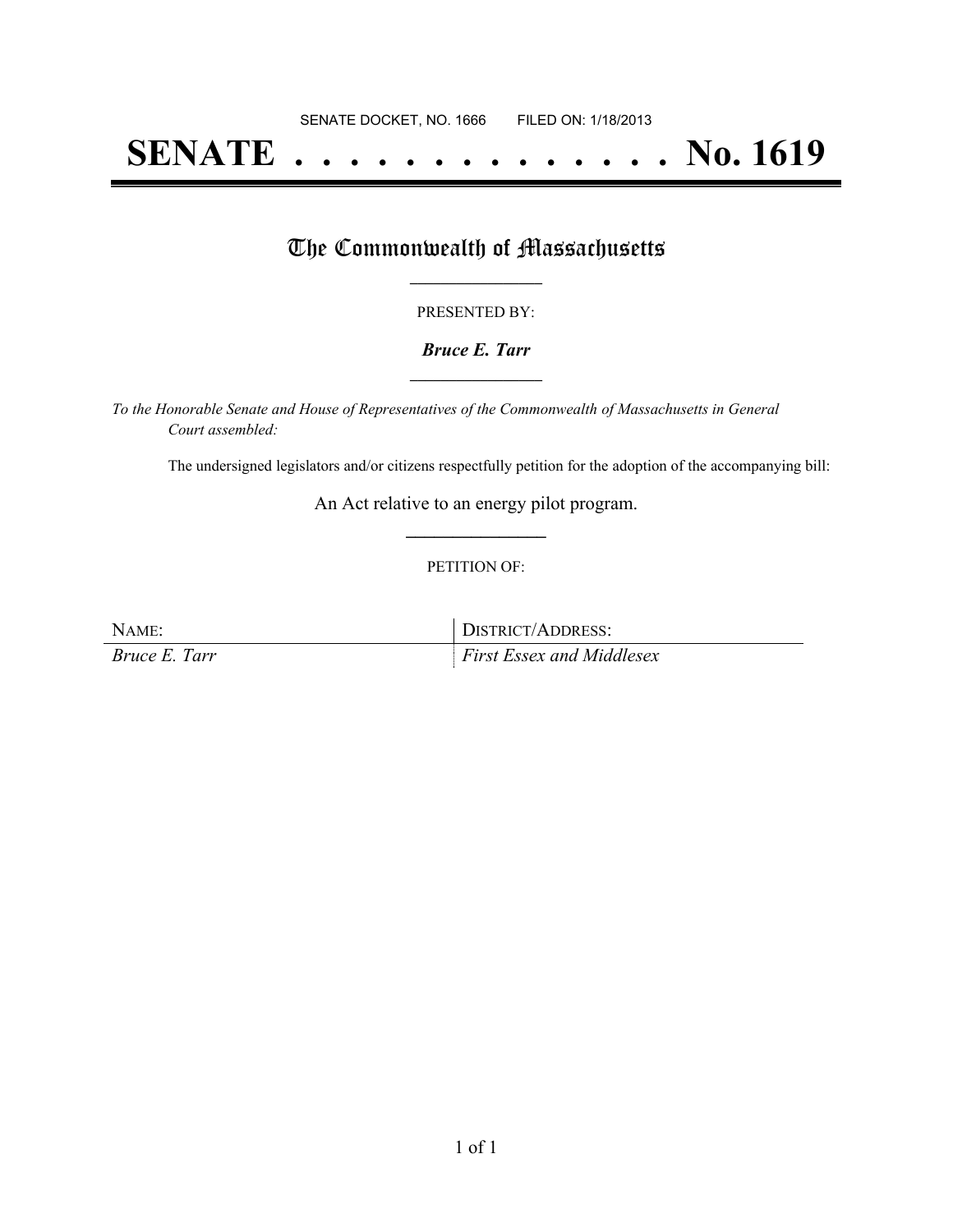# SENATE DOCKET, NO. 1666 FILED ON: 1/18/2013 **SENATE . . . . . . . . . . . . . . No. 1619**

By Mr. Tarr, a petition (accompanied by bill, Senate, No. 1619) of Bruce E. Tarr for legislation relative to an energy pilot program. Telecommunications, Utilities and Energy.

## The Commonwealth of Massachusetts

**\_\_\_\_\_\_\_\_\_\_\_\_\_\_\_ In the Year Two Thousand Thirteen \_\_\_\_\_\_\_\_\_\_\_\_\_\_\_**

An Act relative to an energy pilot program.

Be it enacted by the Senate and House of Representatives in General Court assembled, and by the authority *of the same, as follows:*

 SECTION 1. Subsection (d) of section 19 of chapter 29 of the General Laws, as inserted by section 5 of chapter 209 of the acts of 2012, is hereby amended by striking the section in its entirely and inserting in place thereof the following:-

 (d) There shall be a voluntary accelerated rebate pilot program which shall be made available to up to 10 eligible ccommercial or industrial electric users and 10 commercial or industrial gas users in each utility service territory. Multiple locations of the same customer shall not be aggregated for purposes of meeting this threshold

 Eligible customers electing to participate in the accelerated pilot program shall notify the appropriate electric distribution company, gas company or municipal aggregator, hereafter known as the program administrator, on or before January 31 of each calendar year during the pilot program.

 After initial notice, the utilities may, alone or in coordination with other program administrators, determine the best candidates for the pilot program using the following criteria: (i) the scope and completeness of the customer's proposed programs; (ii) the likelihood of energy, environmental or related savings from said program; (iii) the customer's capacity to implement such measures; and (iv) the ability to use measures in other facilities owned by similar industries. Should more than 10 customers indicate their desire to participate in said pilot the utilities shall alone or in coordination with other program administrators determine the best customers using the criteria above.

 Customers electing to participate shall be eligible for financial support of up to 100 per cent of the cost for qualified energy efficiency measures, as determined by the program